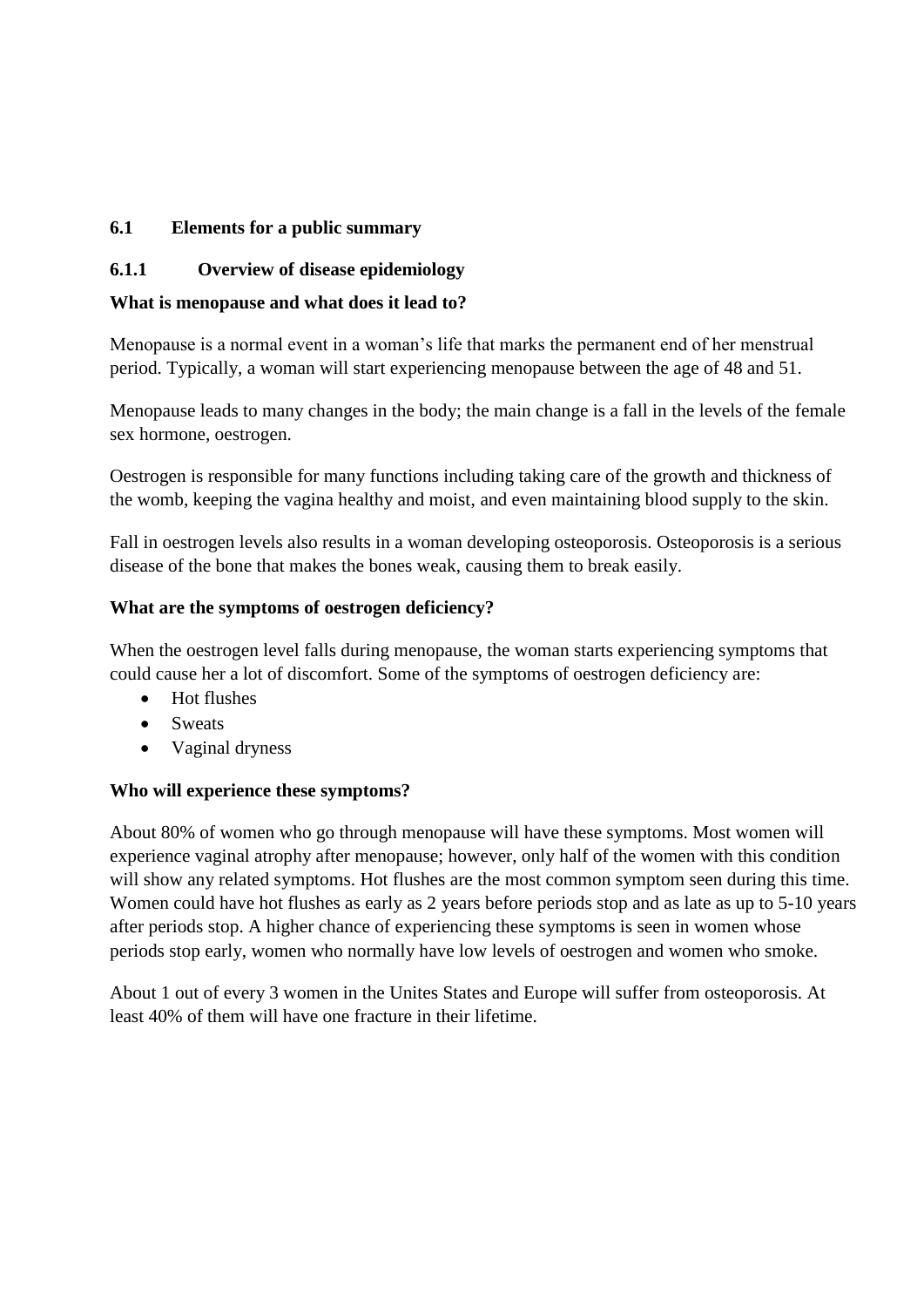# **6.1.2 Summary of treatment benefits**

# **What is used to treat symptoms of oestrogen deficiency?**

Treatment for symptoms of menopause can act locally, like vaginal lubricants and moisturises, and vaginal preparations containing oestrogens, that are used to treat vaginal symptoms. Treatments can also act by supplying oestrogen to the entire body, for symptoms like hot flushes, sweats and vaginal symptoms. These treatments are taken as tablets or as skin patches.

Osteoporosis can be prevented with medicines or through lifestyle changes like starting a balanced diet with an adequate intake of calcium, exercise, preventing falls, stopping smoking and reducing drinking.

# **Where does Activelle® Low Dose fit in?**

Activelle<sup>®</sup> Low Dose is a tablet which is taken orally and contains both oestrogen and a progestagen. The oestrogen component in Activelle<sup>®</sup> Low Dose (estradiol) provides relief from the symptoms of oestrogen deficiency, like hot flushes, night sweats and vaginal dryness, while the other component, a progestagen (norethisterone acetate) protects the lining of the womb against excessive growth caused by oestrogen.

If you are in the U.S., you could also be prescribed Activelle<sup>®</sup> Low Dose for the prevention of osteoporosis.

# **What studies have been done with Activelle® Low Dose?**

A total of 218 postmenopausal women have been treated with Activelle® Low Dose in 2 main clinical trials. The studies have shown that Activelle® Low Dose provides sufficient oestrogen to relieve the unpleasant symptoms of menopause, with the additional benefit of protecting the lining of the womb from harmful effects of medication.

# **6.1.3 Unknowns relating to treatment benefits**

Activelle<sup>®</sup> Low Dose and the higher-dosed Activelle<sup>®</sup> have been on the market for a long time. The product has also been well-studied for the approved indications. The benefits and safety of Activelle<sup>®</sup> Low Dose are well-established and are in accordance with the product label.

# **6.1.4 Summary of safety concerns**

A summary of the important identified and potential risks concerning treatment with Activelle<sup>®</sup> Low Dose are described Table 6-3 and Table 6-4 respectively.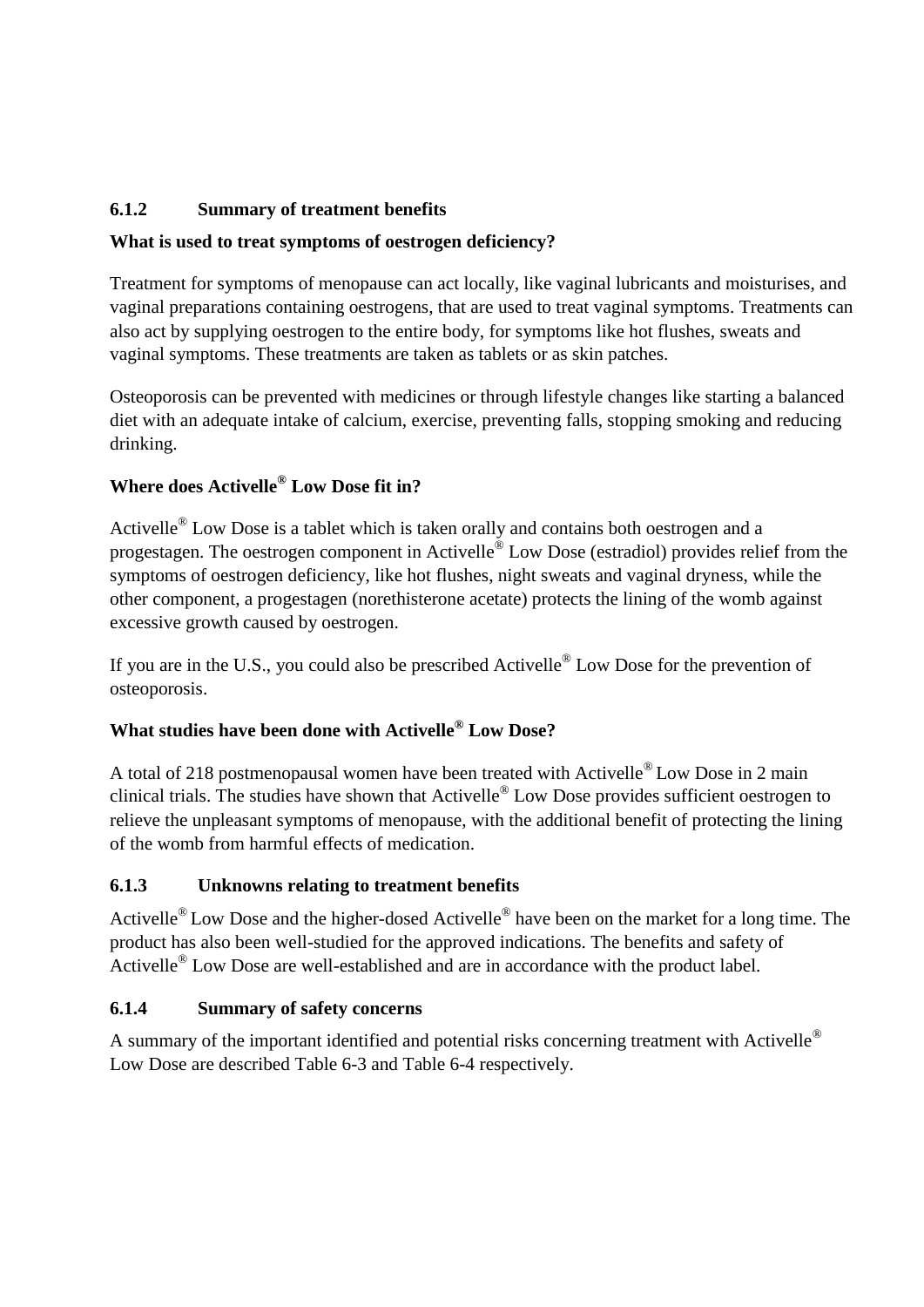| <b>Risk</b>                                                                                                                                                                                                                               | What is known                                                                                                                                                                                                                                      | Preventability                                                                                                                                                                                                                                                                                                                                                                                                                                                    |
|-------------------------------------------------------------------------------------------------------------------------------------------------------------------------------------------------------------------------------------------|----------------------------------------------------------------------------------------------------------------------------------------------------------------------------------------------------------------------------------------------------|-------------------------------------------------------------------------------------------------------------------------------------------------------------------------------------------------------------------------------------------------------------------------------------------------------------------------------------------------------------------------------------------------------------------------------------------------------------------|
| Cancers which are sensitive to<br>oestrogen such as breast<br>cancer, cancer of the womb<br>lining (endometrium) and<br>ovarian cancer<br>(Oestrogen-dependent<br>malignancies [breast cancer,<br>endometrial cancer, ovarian<br>cancer]) | Postmenopausal women treated<br>with hormonal therapy have an<br>increased risk of developing some<br>cancers, such as breast cancer,<br>endometrial cancer and ovarian<br>cancer; this may be related to high<br>levels of $E_2$ in the blood.    | Activelle <sup>®</sup> Low Dose should not be used in<br>women who have had a history or possess<br>the risk of developing breast or endometrial<br>cancer.<br>A doctor should be consulted immediately<br>if there is any breakthrough vaginal<br>bleeding.<br>Regularly check your breasts and see a<br>doctor if you notice any changes such as:<br>• dimpling of the skin<br>changes in the nipple                                                            |
|                                                                                                                                                                                                                                           |                                                                                                                                                                                                                                                    | • any lumps you can see or feel                                                                                                                                                                                                                                                                                                                                                                                                                                   |
| Blood clots in the vein, such as<br>in the legs or the lungs<br>(Venous thromboembolism<br>[deep venous thrombosis,<br>pulmonary embolism])                                                                                               | The risk of developing blood clots<br>in veins increases after treatment<br>with oral oestrogen therapy. These<br>blood clots can be serious, and if<br>one travels to the lungs, it can<br>cause chest pain, breathlessness<br>and fainting.      | Activelle <sup>®</sup> Low Dose should not be used in<br>women who have or have ever had a blood<br>clot in the vein, such as in the legs (DVT)<br>or the lungs (pulmonary embolism). It<br>should also not be used in women who<br>have a blood clotting disorder.<br>A doctor should be consulted immediately<br>if you notice signs of a blood clot, such as:<br>painful swelling and redness<br>of the legs<br>sudden chest pain<br>• difficulty in breathing |
| Heart disease                                                                                                                                                                                                                             | Women over the age of 60 years                                                                                                                                                                                                                     | Activelle <sup>®</sup> Low Dose should not be used in                                                                                                                                                                                                                                                                                                                                                                                                             |
| (Coronary artery disease)                                                                                                                                                                                                                 | who use hormonal treatment<br>(oestrogen with another female<br>hormone called progestagen) are<br>slightly more likely to develop<br>heart disease than those not taking<br>any hormonal treatment.                                               | women who have or have ever had a heart<br>disease caused by blood clots in the<br>arteries.<br>A doctor should be consulted if there is a<br>large rise in your blood pressure and you<br>experience chest pain, abnormal heart beats<br>or significant tiredness.                                                                                                                                                                                               |
| Ischaemic stroke                                                                                                                                                                                                                          | The risk of getting a stroke is<br>higher in women taking hormonal<br>treatment than in those not taking<br>any hormonal treatment. In<br>addition, the number of extra cases<br>of stroke due to use of hormonal<br>treatment increases with age. | Activelle <sup>®</sup> Low Dose should not be used in<br>women who have or have ever had a<br>stroke.<br>A doctor should be consulted if you<br>experience headache, dizziness, and<br>tiredness.                                                                                                                                                                                                                                                                 |

**Table 6-3 Summary of safety concerns – Important identified risks**

**Abbreviations:**  $E_2$  = estradiol; DVT = deep vein thrombosis.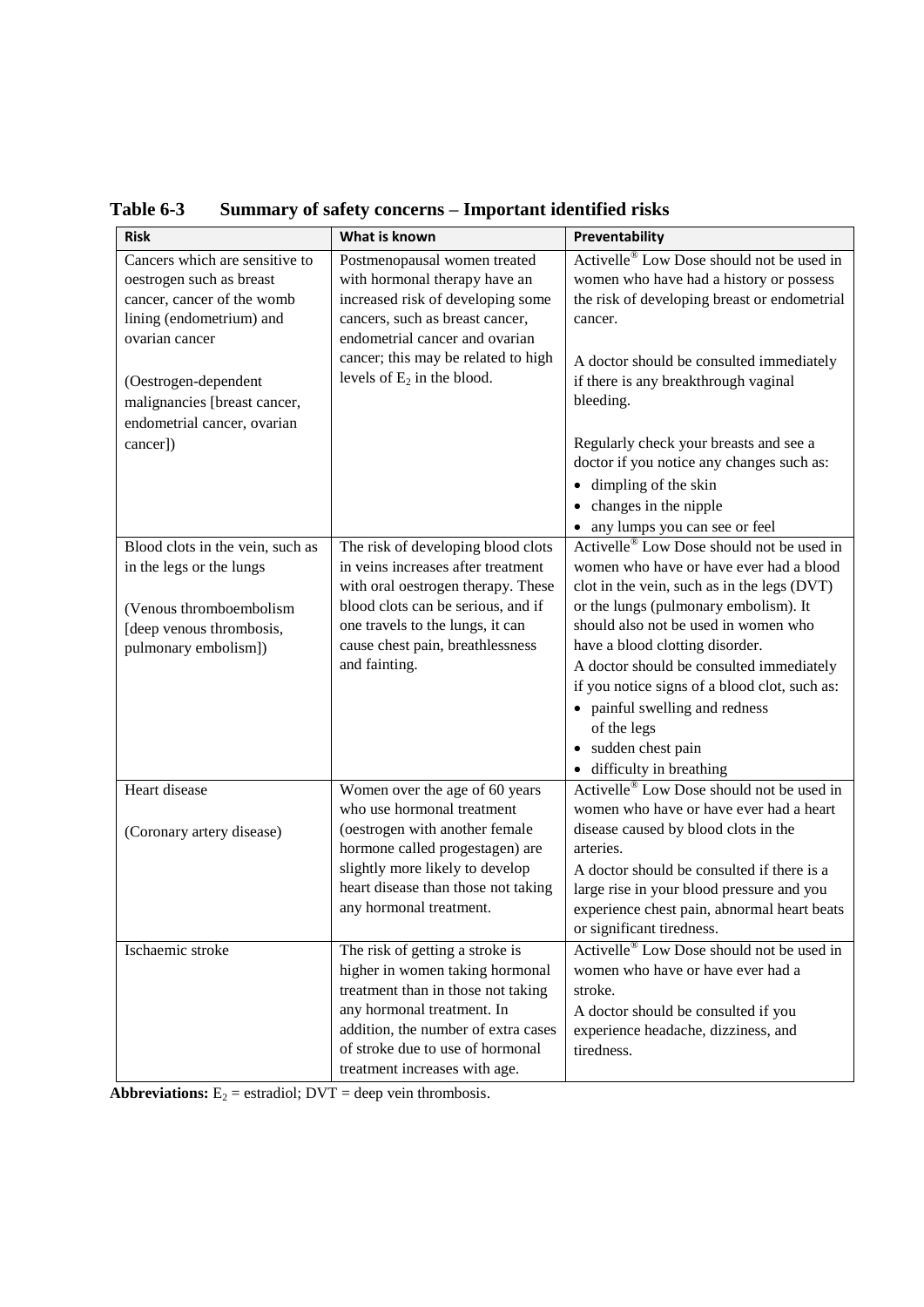**Table 6-4 Summary of safety concerns – Important potential risks**

| <b>Risk</b>                | What is known (Including reason why it is considered a potential risk)                  |  |
|----------------------------|-----------------------------------------------------------------------------------------|--|
| Hypersensitivity reactions | Activelle <sup>®</sup> Low Dose can cause hypersensitivity reactions in some women if   |  |
|                            | they are allergic to the active ingredients $(E_2/NETA)$ or any other excipients        |  |
|                            | of this medicine. Do not use Activelle <sup>®</sup> Low Dose if you are allergic to any |  |
|                            | of the ingredients of this medicine.                                                    |  |

**Abbreviations:**  $E_2$  = estradiol; NETA = norethisterone acetate.

#### **Table 6-5 Summary of safety concerns – Important missing information**

| <b>Risk</b> | What is known |
|-------------|---------------|
| None        |               |

## **6.1.5 Summary of additional risk minimisation measures by safety concern**

There are no additional risk minimisation measures for any of the safety concerns.

## **6.1.6 Planned post-authorisation development plan**

There are no post-authorisation safety or efficacy studies planned for Activelle<sup>®</sup> Low Dose.

# **6.1.7 Summary of changes to the risk management plan over time**

The changes to the risk management plan over time is summarised in 6-6.